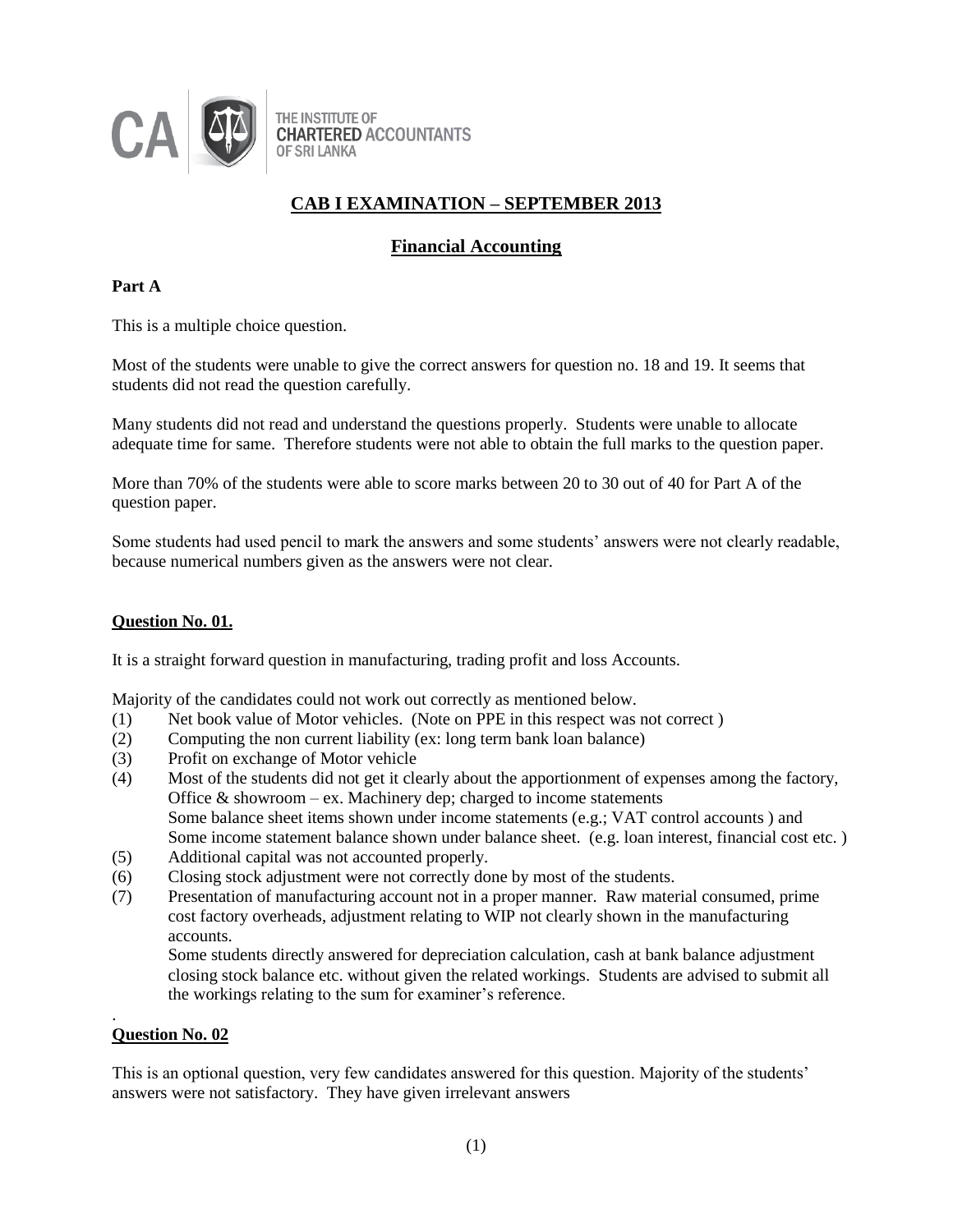Some candidates prepared the income statements for full year instead of dividing for two periods. Most of the students did not understand the requirement of subdivision of the profits to 9 and 3 months respectively.

Majority of the candidates did not correctly calculate the following;

- Salary calculation for Sarana
- interest on capital
- revaluation adjustment

Majority of the students did not answer for the Part A of the question. Answers were also not satisfactory.

#### **Question No. 03**

This question is a single entry question.

Most of the candidates did not answer well. Most of them did not find out the sales and purchases by applying opening  $\&$  closing Debtor  $\&$  Creditor's balance to the Part A of the question. Thereby erroneously calculated sales and purchases figures.

For Part B of the question some had given irrelevant answers such as putting discounts received and allowed amount to the cash column and balanced the cash book putting accrued expenses to the cash book, goods drawing to the cash book etc.; which were wrong. Most of the students were unable to identify the cash book difference of  $6,000/=\text{as cash sales.}$ 

Some of the students were not familiar with the double entry system.

Majority of the students did not understand the question requirement very well and attention not given to marks allocation and not spend the time for high marks areas.

#### **Question No. 04**

Majority of the candidates' answers were satisfactory for this question.

Following mistakes were done by some students.

- (1) Majority of the students did not adjust the write off subscription in arrears.
- (2) Some of them did not correctly calculate subscription for the year and subscription receivable as at end of the year.
- (3) Some students did not correctly adjust the amount receivable from sale of dinner dance.

Generally income and expenditure accounts prepared by students seem to be satisfactory and statement of financial position not shown properly.

In Part B of the question required factors to be considered in acquiring accounting software. But majority were not able to answer properly.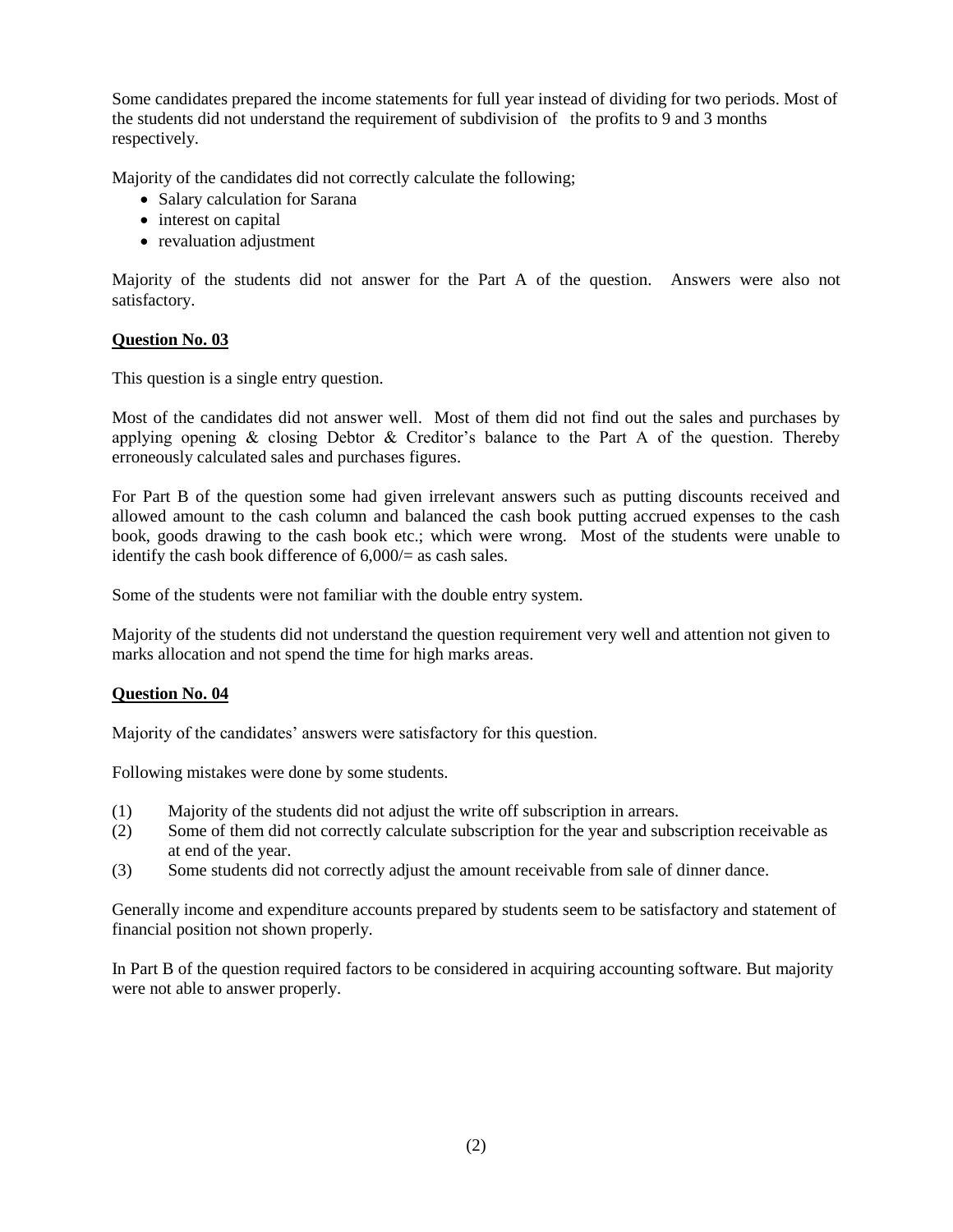

#### **Management and Business Economics**

Overall performance of the students was satisfactory. The common loopholes/mistakes committed by the students question-wise are given below.

#### **Question No. 01**

## (a) **Calculation of Equilibrium Price & Quantity**

*Allocated marks – 03, Average Performance 02*

- A. Most of the students correctly arrived at Equilibrium price and quantity as Rs. 80/- and 100Kg respectively.
- B Some made mistakes in substituting the value of P for Q(d) or Q(s) and arrived at incorrect quantity.
- C. Some have done simple arithmetic mistakes in multiplication, addition etc. and lost some marks.

#### (b) **Imposition of Custom duty**

*Allocated marks – 03, Average Performance 01*

- A. Only a few had arrived at new equilibrium price and quantity after the custom duty being imposed, Rs. 90 and 87.5 Kg respectively.
- B**.** Some made mistakes in substituting the value of price for quantity and arrived at incorrect answer**.**
- C. Some have done simple arithmetic mistakes in multiplying, adding, subtracting etc. and lost some marks.

#### (c) **Reasons for fluctuation of vegetable prices**

*Allocated marks – 03, Average Performance 01*

- A. Weather conditions, pests and diseases, perishable nature of the vegetable produce etc. are main reasons for fluctuation of vegetable prices according to some students who earned full marks allocated.
- B. Some stated inappropriate and remotely related reasons for the price fluctuation. Eg. Consumer preference, taxes on vegetables, change in technology etc. without being briefly elaborated. **.**
- C. Some displayed lack of knowledge about degree of price elasticity of vegetables i.e. inelastic.

### (d) **Price Mechanism**

*Allocated marks – 03, Average Performance 02*

A. Some have correctly described price mechanism "the manner in which the market prices of goods and services are determined through the interaction of two market forces, namely, the demand  $&$  supply".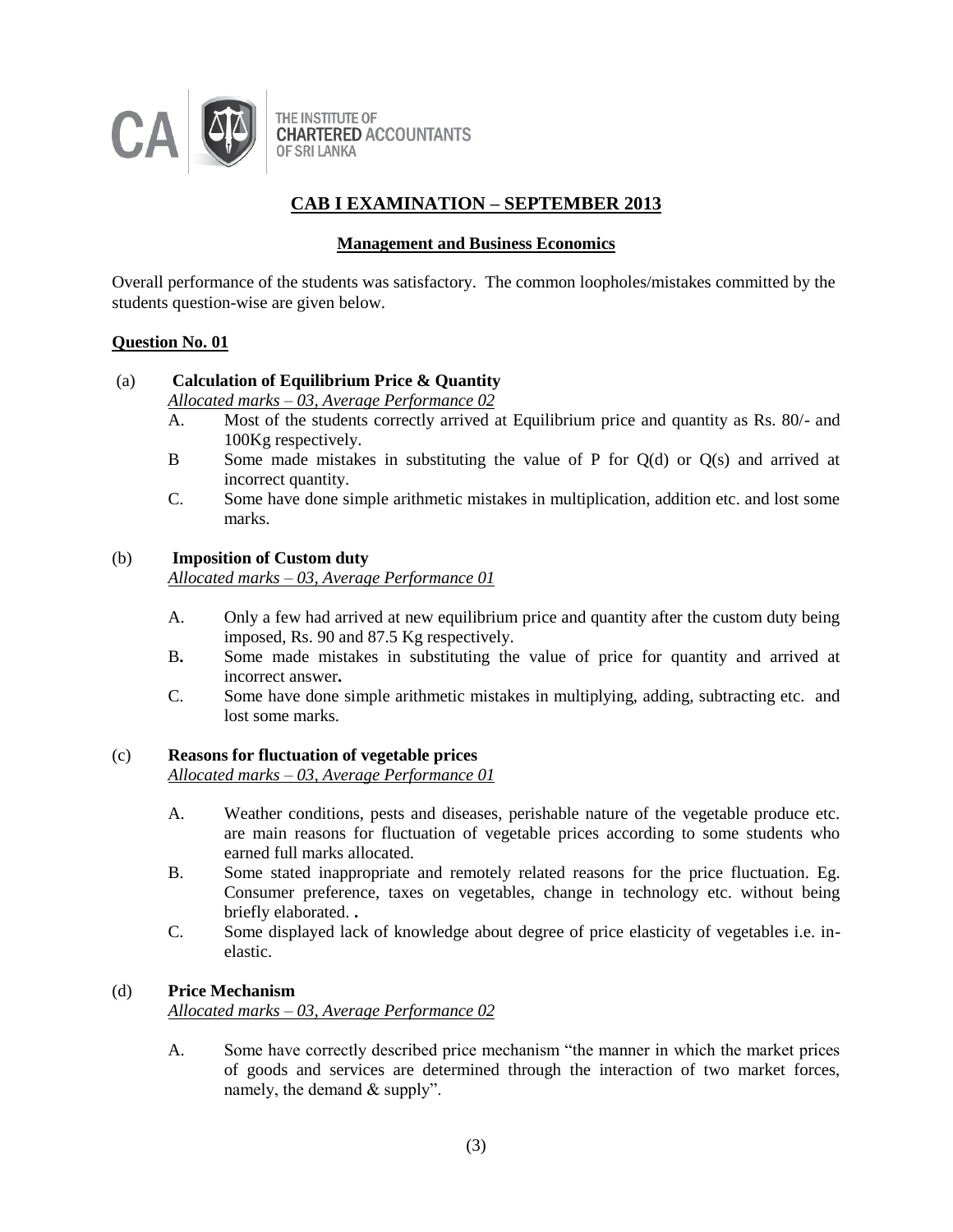- B. Price mechanism is a tool, using of which basic economic problems are solved according to some students who earned no marks**.**
- C. Most of the students correctly mentioned that price mechanism leads to efficient allocation of resources as the main advantage whereas price mechanism will result in unequal distribution of resources as the main disadvantage.

## **Question No. 02**

### (a) **Intersection of indifference curves**

*Allocated marks – 03, Average Performance 02*

- A. Some have drawn two or more indifference curves correctly and shown and explained that the indifference curve depicting different utility levels never intersect.
- B. Some have not drawn indifference curves to show the impossibility of intersection.
- C. Some have gone into unnecessary details where consumer needs to sacrifice the consumption of certain amount of one good in order to increase the consumption of the other.

## (b) **Indifference curve and budget line**

### *Allocated marks – 03, Average Performance 01*

- A. Indifference curves depict only different level of satisfaction. The consumer achieves the said level of satisfaction provided the consumer has ability to pay for the combination of the two goods at the given market price i.e. on the basis of budget, according to some students who earned full marks allocated.
- B. Some explained all the equilibrium-conditions under indifference curve analysis which is not expected by the Examiner under this part of the question.

#### (c) **Equilibrium point**

*Allocated marks – 03, Average Performance 01*

- A. Some have drawn both budget line and indifference curve correctly and marked the equilibrium point where indifference curve touches the budget line.
- B. Some just mentioned that consumer equilibrium is the point where indifference curve touches the budget line, without the diagram being drawn.

#### (d) **Cross Elasticity of Demand**

*Allocated marks – 03, Average Performance 02*

- A. Cross elasticity of demand is the responsiveness of the demand for a good to a change in the price of another good, according to some students who earned full marks allocated.
- B. Some have defined "price elasticity" as "cross elasticity".
- C. Some have correctly mentioned that co-efficient of cross elasticity of demand indicates the relationship between the two goods concerned.

## **Question No. 03**

#### (a) **Perfect competition and Monopolistic competition**

*Allocated marks – 06, Average Performance 04*

- A. Some stated correctly similarities in terms of competition, freedom of entry and exist, number of firms in the market etc. and dis-similarities in terms of the type of products, pricing policy, equilibrium etc.
- B. Some identified equilibrium point under both perfect competition and monopolistic competition as "MC=MR", but ignored to mention under perfect competition P=MC=MR whereas under Monopolistic competition, equilibrium point is where AR>MR=MC.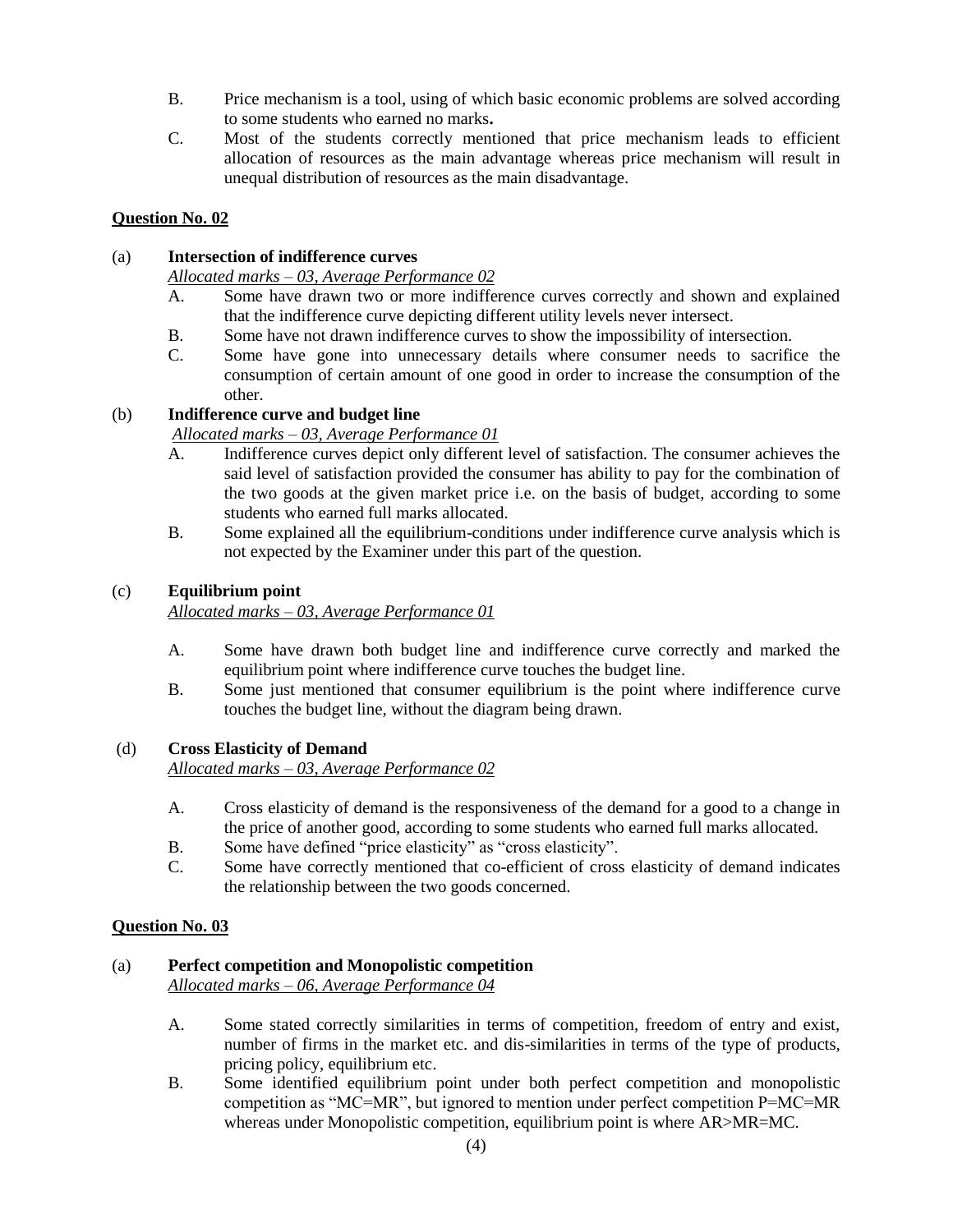C. The output of the firm under monopolistic competition is higher than under perfect competition according to some students who earned no marks for the point.

### (b) **Rice Discrimination**

*Allocated marks – 03, Average Performance 01*

- A. Some correctly stated that Price Discrimination is a pricing strategy that charges customers different prices for the same product/service.
- B. Price Discrimination is a situation where government intervenes to control the escalation of prices according to some students who misunderstood the question.
- C. Some have answered successfully the conditions under which price discrimination is possible i.e. Existence of monopolistic power, impossibility of re-sale, income differences etc.
- D. Some students stated incorrectly that consumer wants and needs required to be unlimited for the price discrimination to implement.

### (c) **Price Discrimination and consumer surplus**

*Allocated marks – 03, Average Performance 02*

- A. Only a few managed to draw a diagram to show the reduction of consumer surplus as and when prices tend to increase.
- B. Some have drawn the diagram but consumer surplus was not identified correctly. Even though some identified the consumer surplus correctly they were unable to show its reduction when price goes up.

### **Question No. 04**

### (a) **Macroeconomic objectives**

*Allocated marks – 04, Average Performance 02*

- A. Some were successful in answering main two categories of objectives as growth related and stability related.
- B. Some categorized macro objectives as long term and short-term, which earned no marks.
- C. Some cited examples correctly for stability related objectives as maintaining exchange rate and controlling inflation.

#### (b) **Measures to reduce Budget Deficit**

*Allocated marks – 03, Average Performance 03*

- A. Limiting the public sector role to regulatory and supervisory, curtailing wasteful expenditure improving productivity, encouraging FDI are main measures to reduce the deficit which have been mentioned by some students.
- B. Some just stated points like increasing investments, increasing income, reducing government expenditure without being briefly elaborated.

## (c) **Objectives of reduction of the Budget Deficit**

*Allocated marks – 03, Average Performance 02*

- A. Reduction in public debt volume, inflation and balance of payment problems could be achieved by reducing budget deficit as per some students who answered well.
- B. Some stated economic growth and stability could be achieved by reducing government budget deficit for which only a few marks were conceded.

## (d) **Losses by Public Enterprises**

*Allocated marks – 02, Average Performance 01*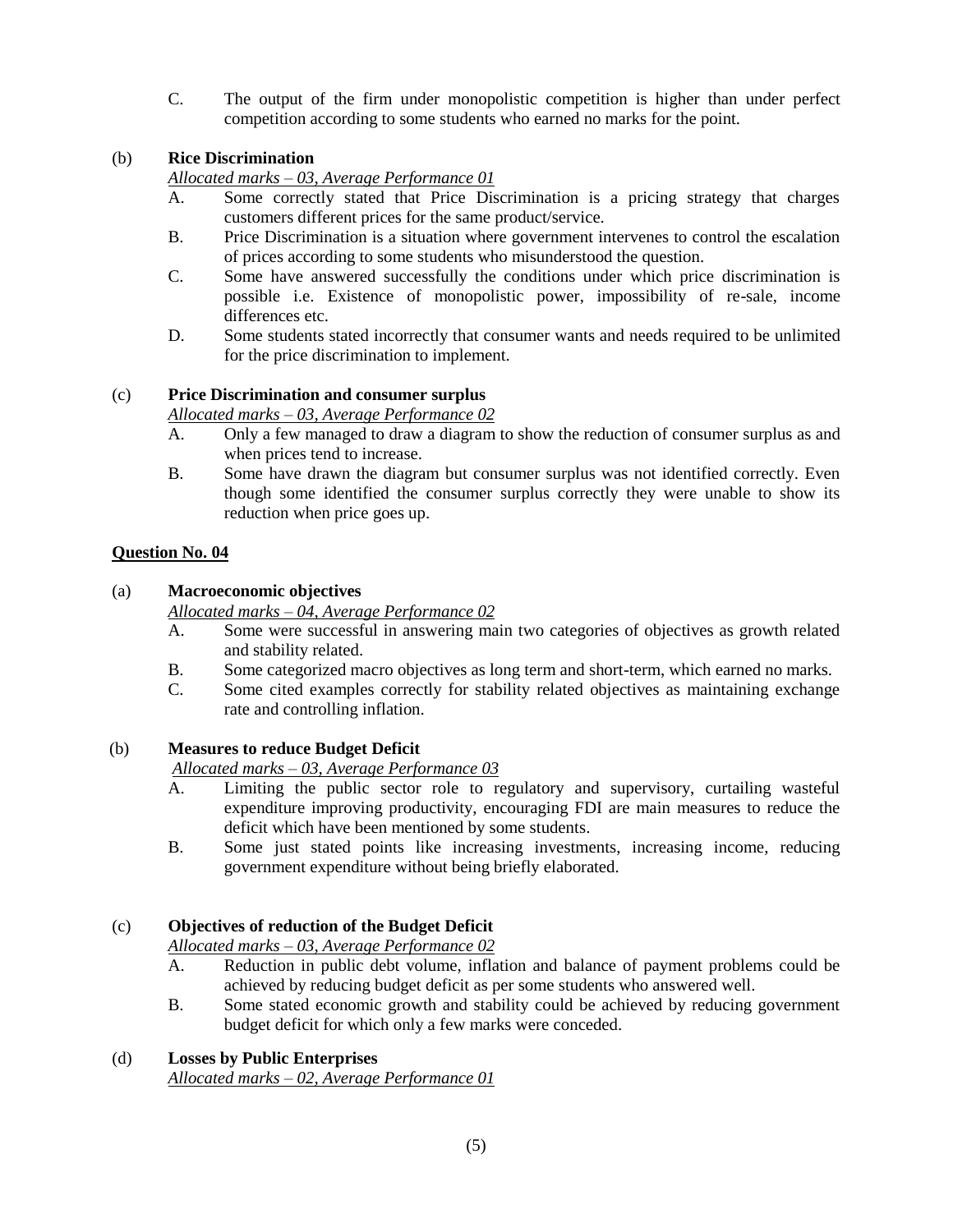- A. Heavy losses sustained by certain Public Enterprises will bring about inflation effect and slow down the economic development. This rationale has been explained by some students who earned full marks.
- B. When government enterprises incur losses, payment of salaries to the public servants will be a difficult task and as a result labour unrest will prevail etc. according to some students who earned only a few marks.

### **Question No. 05**

### (a) **Financial Institutions**

*Allocated marks – 03, Average Performance 02*

- A. Commercial Banks, other specialized banks, Finance Companies and Leasing Companies are main financial institutions under reference which have been stated by some students who earned full marks allocated.
- B. Banking system and local industries are financial institutions according to some students who earned no marks.
- C. Some stated irrelevant answers like money in circulation, interest rates etc.

### (b) **Fixed exchange rate & floating rate**

### *Allocated marks – 02, Average Performance 01*

- A. When a Government decides or ties the official exchange rate to another country's currency, the rate is called fixed and if government allows the rate to be decided by the exchange market, the rate is called floating exchange rate. Some correctly stated the difference.
- B. A few stated that fixed exchange rate is a situation where the rate is not allowed to fluctuate which earned only a few marks.
- C. When exchange rate is allowed to float within a specified range, it become a floating rate which earned only a few marks.

## (c) **Capital Market**

## *Allocated marks – 04, Average Performance 02*

- A. Some were successful in defining capital markets as "financial markets for buying and selling of equities and long-term debts" and they also cited instruments like stocks, debentures, bonds etc. who earned full marks allocated.
- B. A few stated 'share market' rather than 'shares' as instrument of the capital market.
- C. Some were of the view that capital market is a place where capital requirements are met without being specified whether it is long term requirement or not.

#### (d) **Circular flow of income**

*Allocated marks – 03, Average Performance 02*

- A. The equilibrium in the circular flow of income is a situation where Aggregate Injections equals Aggregate Withdrawals as per some students who scored allocated marks.
- B. A situation where flow of various income equals flow of factors of production, is equilibrium flow of income, as per some students who earned only a few marks.
- C. Some just indicated when aggregate income equals aggregate expenditure, equilibrium takes place.

#### **Question No. 06**

#### (a) **Symptoms of De-motivation**

*Allocated marks – 04, Average Performance 02*

A. Some students have correctly identified High employee turnover, Absenteeism, Low output, Lack of punctuality etc. as symptoms of de-motivation.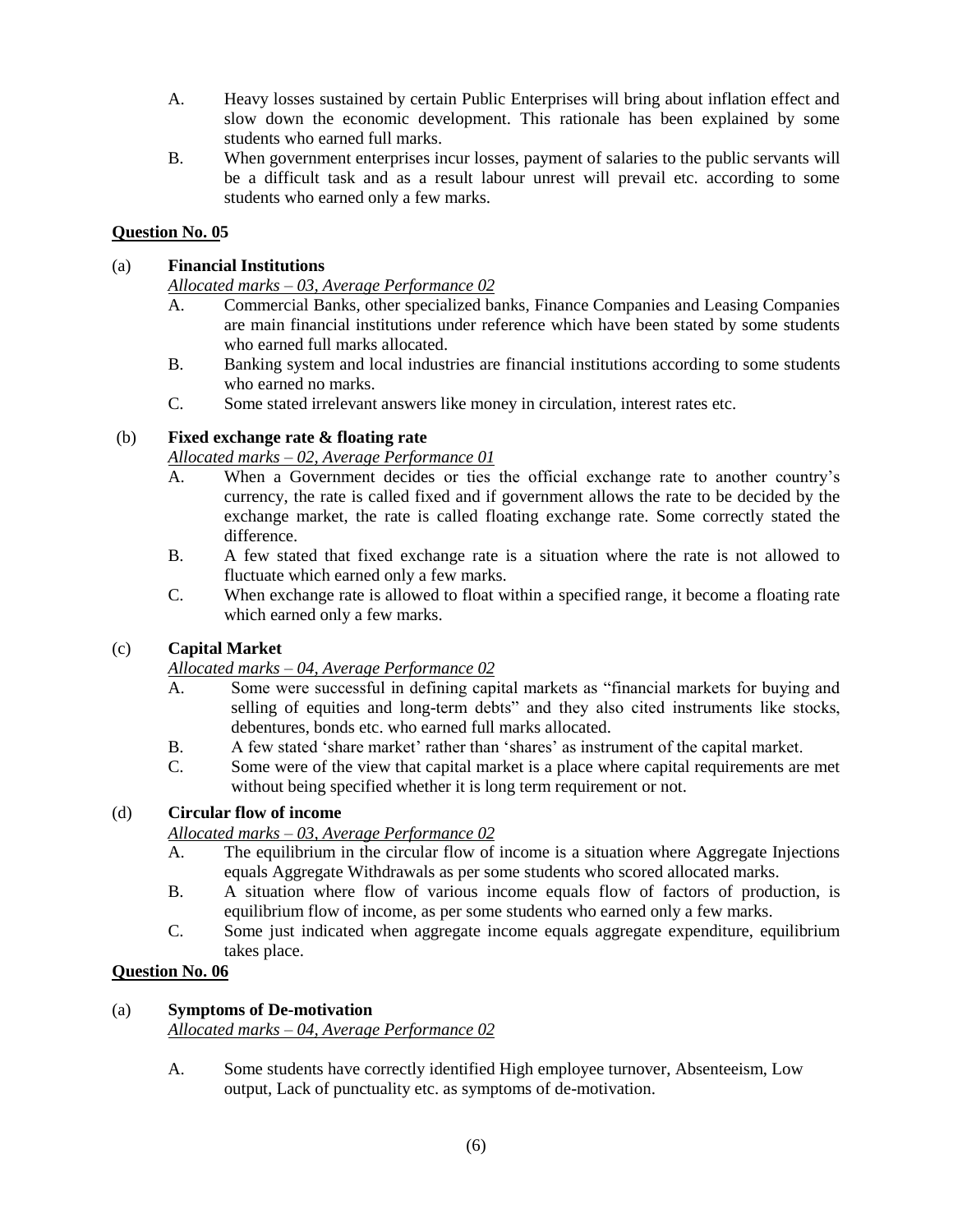- B. Some have not understood the question and came out with wrong answers like "lack of incentives", "no salaries on due date" etc. are symptoms of de-motivation of work force.
- C. "Lack of pleasant environment at the work place" is a symptom of de-motivated work force, according to some students who earned no marks.

## (b) **Maslow Theory**

*Allocated marks – 04, Average Performance 03*

- A. Most of the students have indicated correctly the physiological needs, safety needs, social needs, esteem needs and self-actualization as identified by Maslow.
- B. Some have cited inappropriate examples for certain needs. Eg: Some have cited "need for respect and recognition" under social needs.

### (c) **Job Enlargement & Job Enrichment**

*Allocated marks – 04, Average Performance 02*

- A. Some have correctly identified Job Enrichment and Job Enlargement as Vertical Expansion of a job and Horizontal Expansion of a job, respectively.
- B. Some were of the wrong view that Job Enrichment relates to spiritual development whereas Job Enlargement deals with physical development of employee welfare.
- C. A few just mentioned that there will be additional responsibilities in both situations Job Enrichment and Job Enlargement which earned only a few marks.

## **Question No. 07**

#### (a) **Strategic Control System**

*Allocated marks – 04, Average Performance 02*

- A. Some have correctly answered six elements in a Strategic Control System i.e.
	- A1. Determine what to control
	- A2. Set control standards
	- A3. Measure performance
	- A4. Compare the performance with the standards
	- A5. Determine the reasons for the deviation
	- A6. Take corrective action
- B. Some have written irrelevant points like "delegation of authority", "establishment of better communication system" etc.
- C. Some ignored important elements in a strategic control system in answering. Eg. Measurement of performance, Comparison of performance with the standards etc.

## (b) **Supervisory Control**

*Allocated marks – 04, Average Performance 02*

- A. Supervisory control means observing and monitoring subordinate's behavior providing directions and guidance according to some students who managed to earn full marks allocated.
- B. Some stated that supervisory control is performance control which earned no marks.
- C. Some misunderstood nature of effective supervisory control, in that, they asserted that narrow span of control will be a basis on which effective supervisory control could be exercised.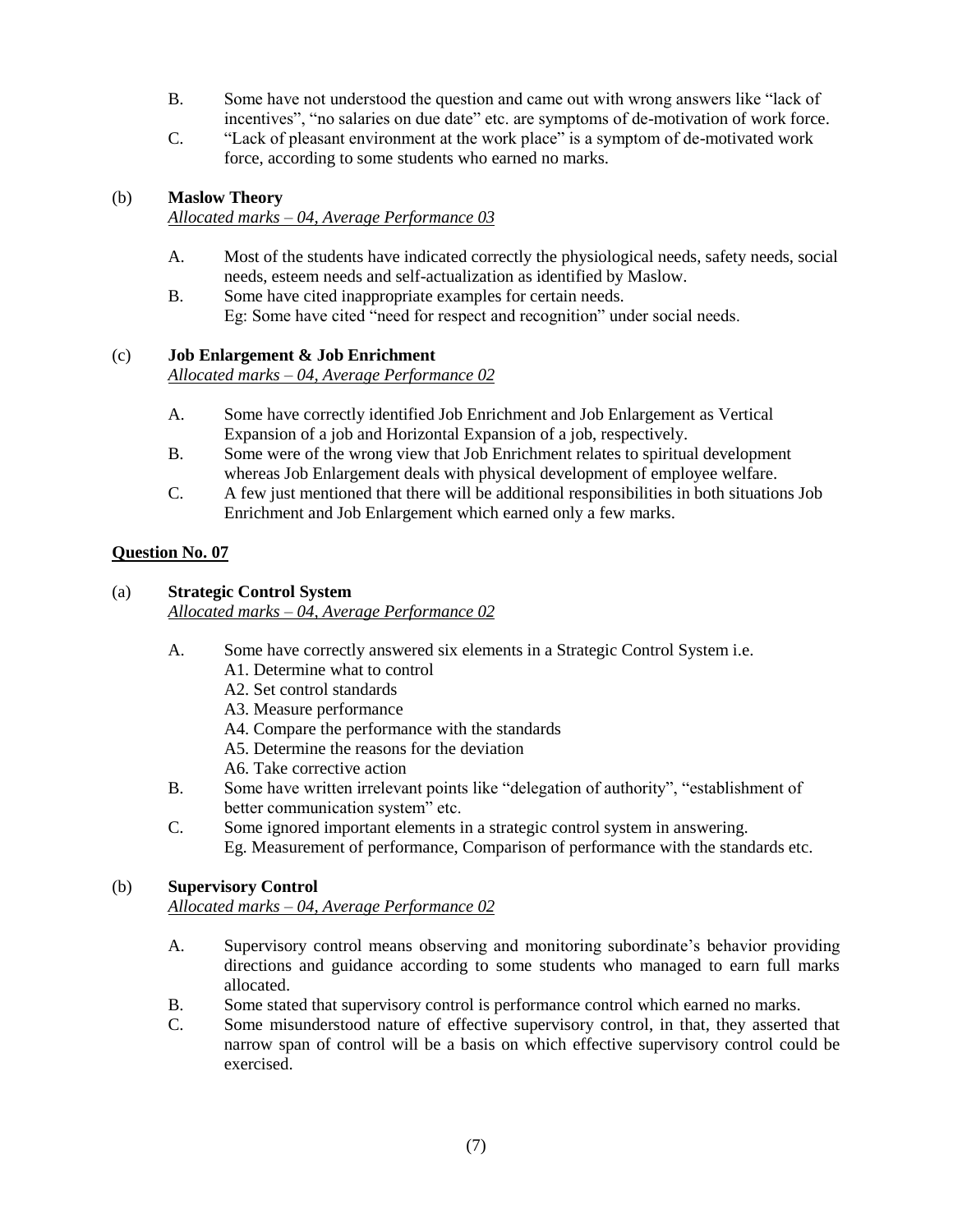## (c) **Control System**

*Allocated marks – 04, Average Performance 02*

- A. Only a few identified correctly the factors considered in designing a control system. i.e. Cost/benefit situation, nature of the people employed for the task, impact of the control system etc.
- B. Some stated unsuccessfully that number of employees, Organizational structure, nature of the Organization are some factors considered in designing a controls system.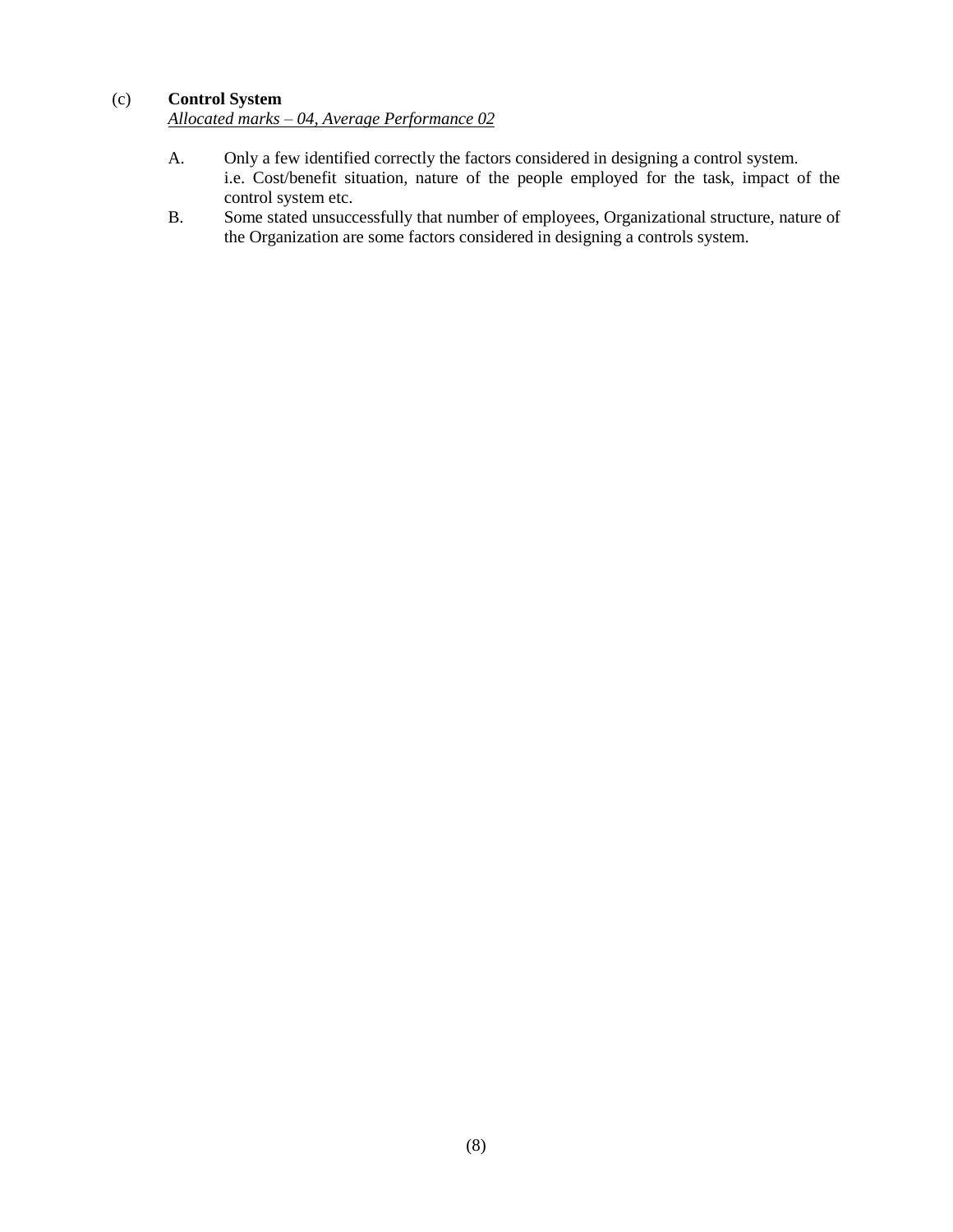

### **Business Mathematics an Statistics**

### **PART A**

Questions No. 9 was answered properly by most of the candidates, whereas the answers to questions nos. 1, 2, 3, 11, 12, 14 and 17 were not satisfactory for the majority (about 60%) of the candidates. Some have not even attempted the questions beyond the question no. 10.

Lack of time management of the candidates were seen by the fact that the initial 10 question have been answered correctly by most of them, but the answers to the last 10 questions had not been attempted or have been done in haste.

The candidates seemed to have knowledge of simple probability theory and solving basic probability questions.

Candidates have not shown good knowledge in solving questions in relation to regression analysis (Question 17).

About 60% of the candidates have secured marks between 10 and 20; and about 30% have secured between 20 and 30.

#### **PART B**

1. **What was good in answers?** (ex: understanding the question, position (quality) of the answer, answer relevant to the question, subject knowledge of the student, planning (building the answer etc.)

Understanding the question:

- Q.1(a) Most have understood this part of the question; however some have made mistakes in the application of the 'discount factor'.
- Q.1(b) The answers to this part of the question were generally acceptable.
- Q.2 & 3Most of the candidates have understood these questions.
- Q.4 This question is straightforward and about 90% of the candidates have understood same correctly and provided very systematic answers.
- Q.5 Some seemed to have understood the question properly
- Q.6 Some seemed to have understood the question properly
- Q.7 Most of the candidates seemed to have understood this question well.
- Q.8 The candidates generally have been able to understand the question.

Position (Quality of Answer)

- Q.1 The quality of most of the answers were good.
- Q.2 The quality of most of the answers were good.
- Q.3 The quality of answers were generally good.
- Q.4 Some of the answers were very good.
- Q.5 Some answers for the were of good standard.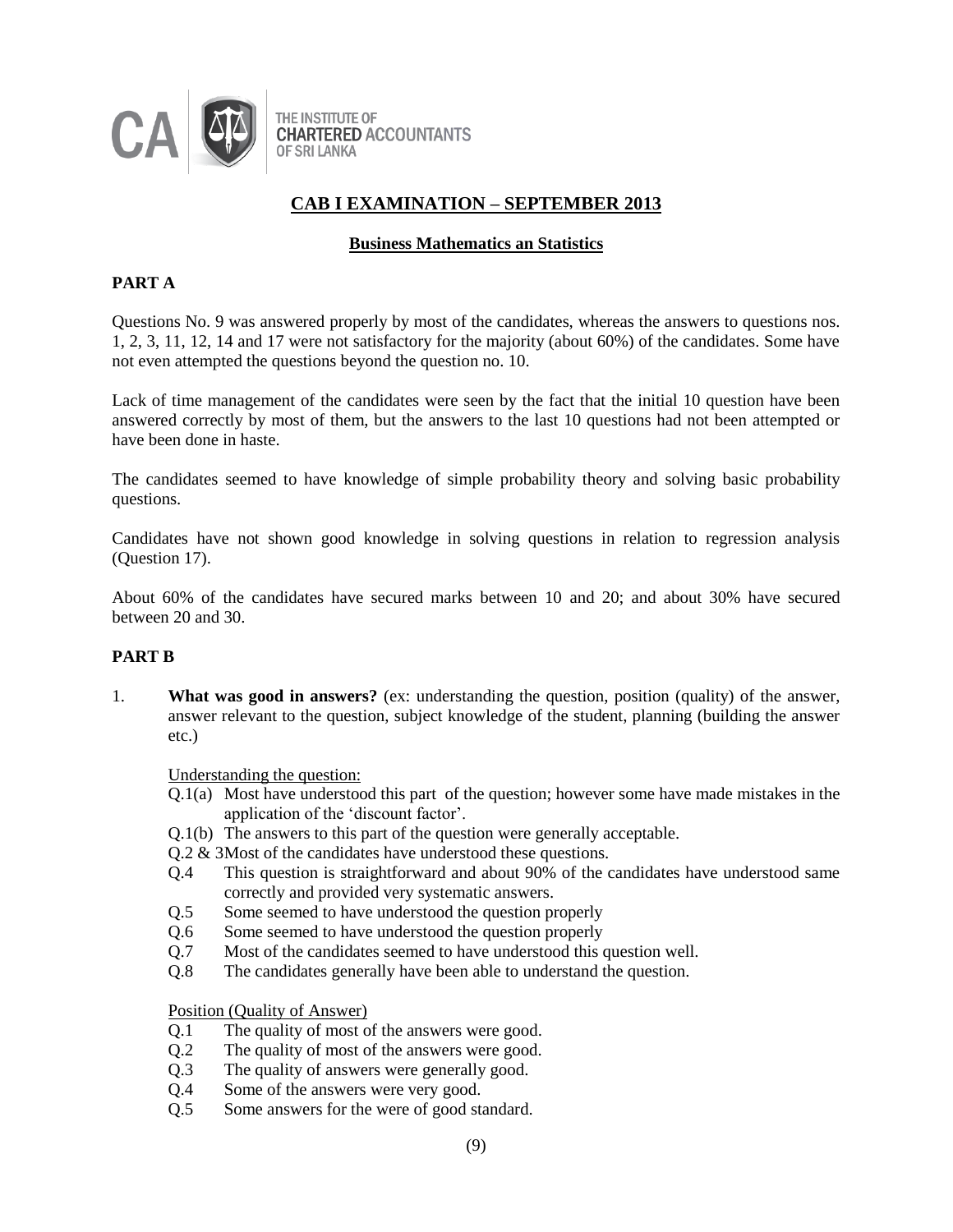- Q.6 The candidates have shown good knowledge in hypothesis testing and sampling distribution of difference between means.
- Q.7 The quality of answers were generally good.
- Q.8 The quality of most of the answers were good.

Answer relevant to the question

- Q.1 Generally satisfactory.
- Q.2 Some of the candidates have provided answers directly relevant to the question.
- Q.3 Some of the candidates have provided answers directly relevant to the question.
- Q.4 About half of the candidates have provided answers directly relevant to the question.
- Q.5 Those who have understood the question correctly had provided relevant answers.
- Q.6 The answers have been generally relevant to the question.
- Q.7 Except for few, the answers were relevant.
- Q.8 Most of the answers were relevant to the question.

Subject Knowledge of the Student

- Q.1 Generally satisfactory.
- Q.2 Generally satisfactory.
- Q.3 Generally satisfactory.
- Q.4 More than 75% of the candidates have shown good knowledge.
- Q.5 Few candidates have shown good knowledge of the subject matter
- Q.6 Generally satisfactory
- Q.7 More than 50% of the candidates have shown good knowledge.
- Q.8 Generally satisfactory.

Planning/ Building the answer

- Q.1 Most candidates have planned the answer well.
- Q.2 Some candidates have built the answer clearly step by step.
- Q.3 Generally satisfactory.
- Q.4 Generally satisfactory.
- Q.6 Few of the candidates have built the answer clearly step by step.
- Q.7 Good; built step by step.
- Q.8 Mostly satisfactory.

**What was bad in answers?** (ex: understanding the question, position (quality) of the answer, answer relevant to the question, subject knowledge of the student, planning (building the answer etc.)

#### Understanding the question:

- Q.1 Some candidates seem to have not correctly calculated the future value.
- Q.2 Some of the candidates seemed to have not understood the effect of transmission loss.
- Q.3 Few of the candidates seemed to have failed to understand the question properly.
- Q.4 About 10% of the candidates have failed to calculate mean and variance correctly.
- Q.5 Most of the candidates seemed to have misunderstood the question.
- Q.6 About 50% of candidates have not attempted this question, while some candidates have failed provide the answer fully.
- Q.8 Some of the candidates seemed to have failed to understand the question properly and were unable to secure any marks.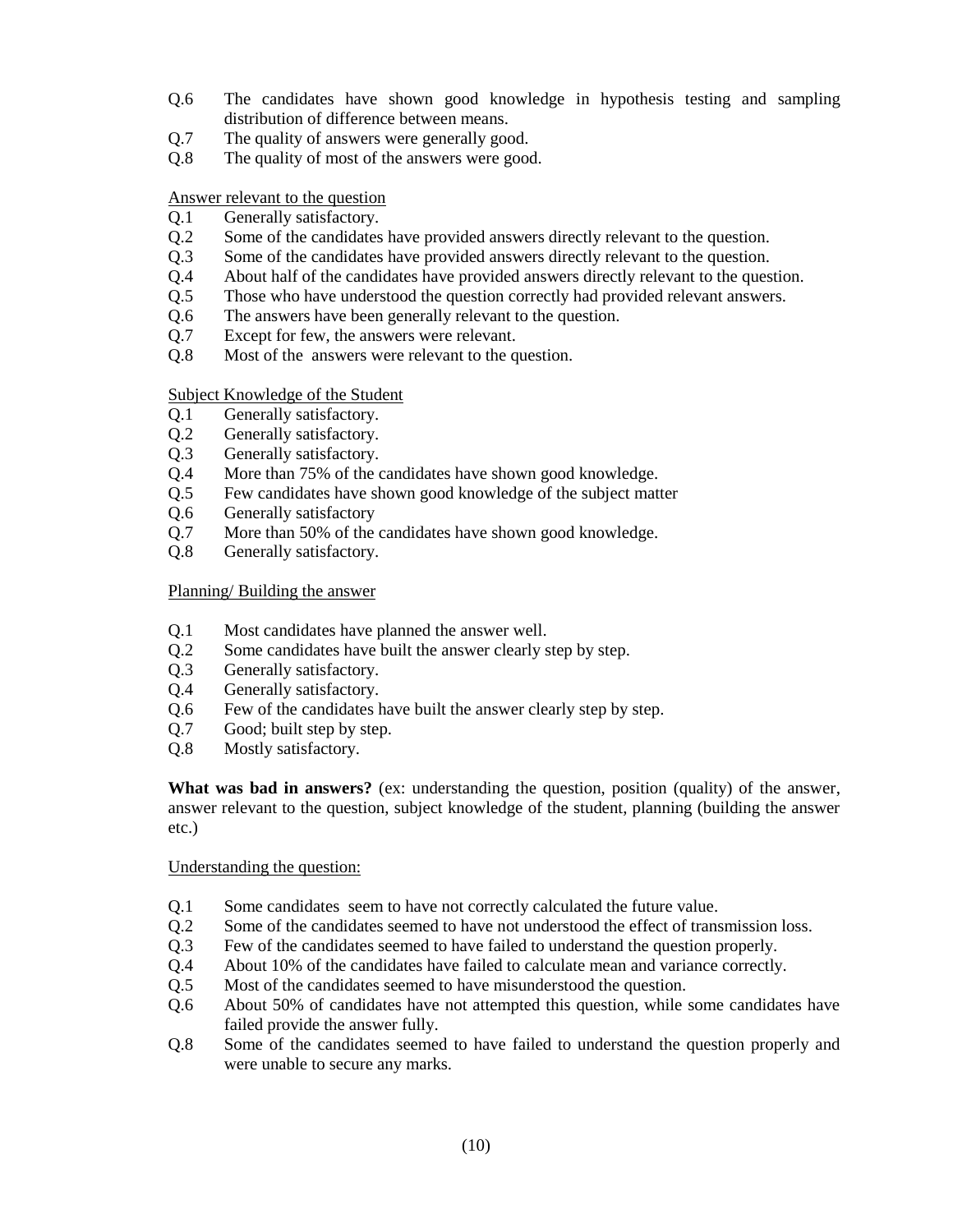Position (Quality of Answer)

- Q.1 Some students have made mistake in calculating NPVs.
- Q.2 Some candidates have failed to calculate the fixed cost correctly.
- Q.3 Few candidates have given poor answers.
- Q.4 Some of the answers show errors in computations.
- Q.5 Some candidates have failed to calculate the mean value correctly.
- Q.6 Some candidates have made mistakes in calculating the standard error.
- Q.7 About 20% of the candidates have failed to draw regression line.
- Q.8 The quality of the answers were very poor in respect of calculating price indices.

#### Answer relevant to the question

- Q.1 Some answers were not relevant due to lack of proper understanding of the question.
- Q.2 Answers of some of the candidates have not been quite relevant to the question.
- Q.3 Answers of few candidates have not been quite relevant to the question.
- Q.4 Some candidates seemed to have failed to calculate mean and variance correctly.
- Q.5 Answers of many of the candidates have not been quite relevant to the question.
- Q.6 Few candidates have calculated the standard error using sample means for each distribution separately.
- Q.7 Few candidates have attempted to find rank correlation coefficient instead of Carl-Pearson correlation coefficient.
- Q.8 Some answers were not relevant in respect of the time series analysis.

#### Subject Knowledge of the Student

- Q.1 Some of the candidates seemed to have lack of knowledge in calculating costs and gains.
- Q.2 Some have shown lack of knowledge in graphical representations (Eg. TC, TR etc.)
- Q.3 Few candidates seemed to have lack of the relevant subject knowledge.
- Q.4 About 10% of the candidates seemed to have lack of knowledge in calculating the mean and variance.
- Q.5 Most of the candidates could not apply the theories in practical situation.
- Q.6 Few candidates seemed to have lack of the subject knowledge.
- Q.7 Few candidates seemed to have lack of the subject knowledge.
- Q.8 Few candidates seemed to have lack of the subject knowledge.

Planning/ Building the answer

- Q1 Some candidates had not shown the calculations step by step.
- Q.2 Planning of the answers were weak of the candidates who have lack of subject knowledge.
- Q.3 Planning of the answers were weak of the candidates who have lack of subject knowledge.
- Q.4 Planning of the answers were weak of the candidates who have lack of subject knowledge.
- Q.5 Generally poor/ confusing.
- Q.6 Generally poor/
- Q.7 No comments.
- Q.8 No comments.

### **2. Common difficulties faced by the students (weaknesses of the students in examiners' point of view)**

Lack of knowledge in selection of axis properly in developing histograms Lack of knowledge in analyzing the given class intervals are not continuous Lack of knowledge in respect of hypothesis testing and analysis of time series Lack of accuracy in computations Lack of skill in graphical presentations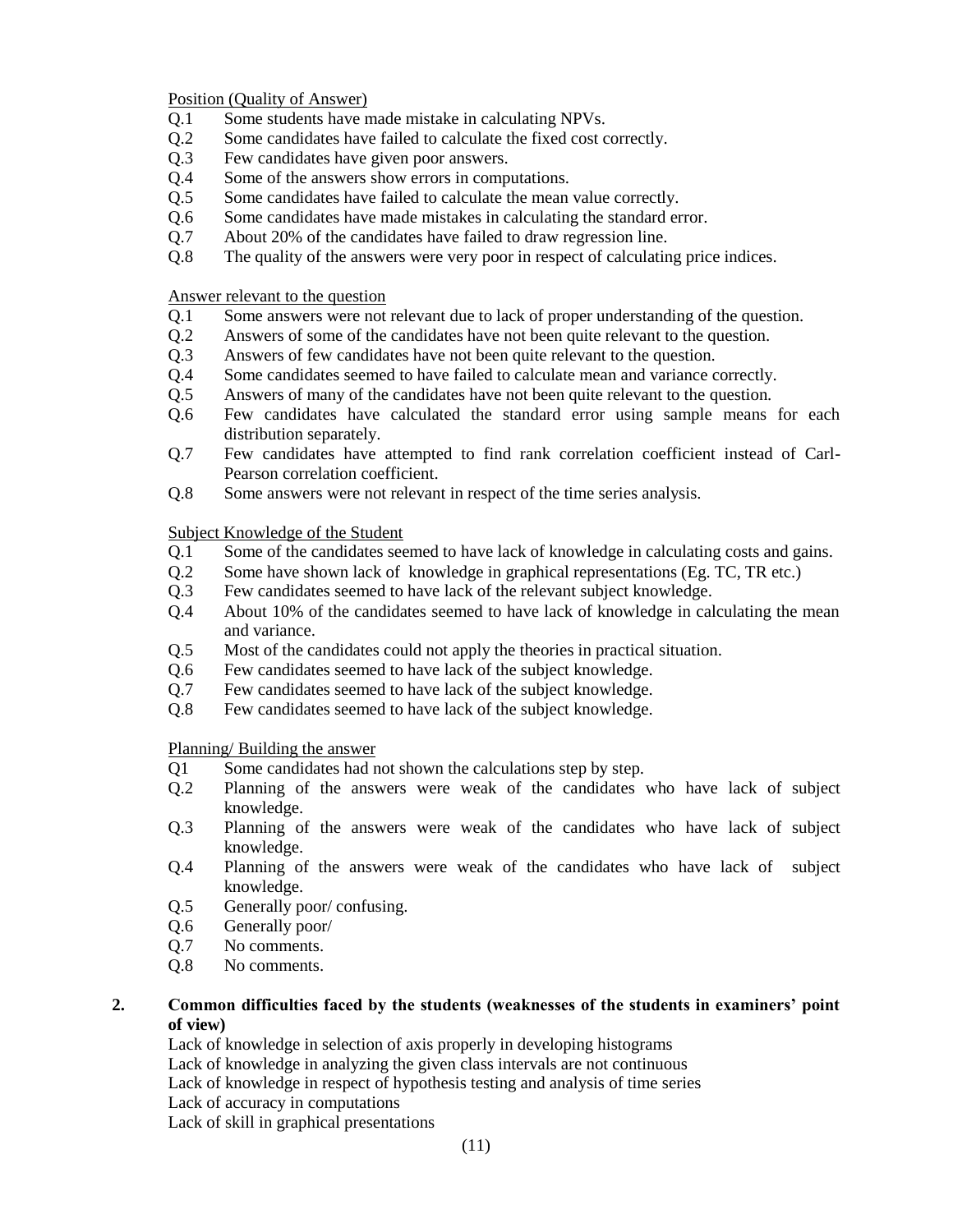### **3. Possible areas where majority made mistakes (in brief) (suggestions for students to improve their examinations)**

The areas where the knowledge was lacking as stated in the Item 2 above; Students are advised to rational approaches rather than practicing the answers in rather mechanical way.

## **4. (i) What was good in the question paper**

- Standard of the questions Good
- Within the syllabus Yes

**(ii) What was bad in the question paper -** None

**5. (i) Weaknesses identified in the model answers -** None

#### **6. Your comments for lecturers for their improvement**

Suggest that the lecturers would address to the areas where the students have shown weakness in their answers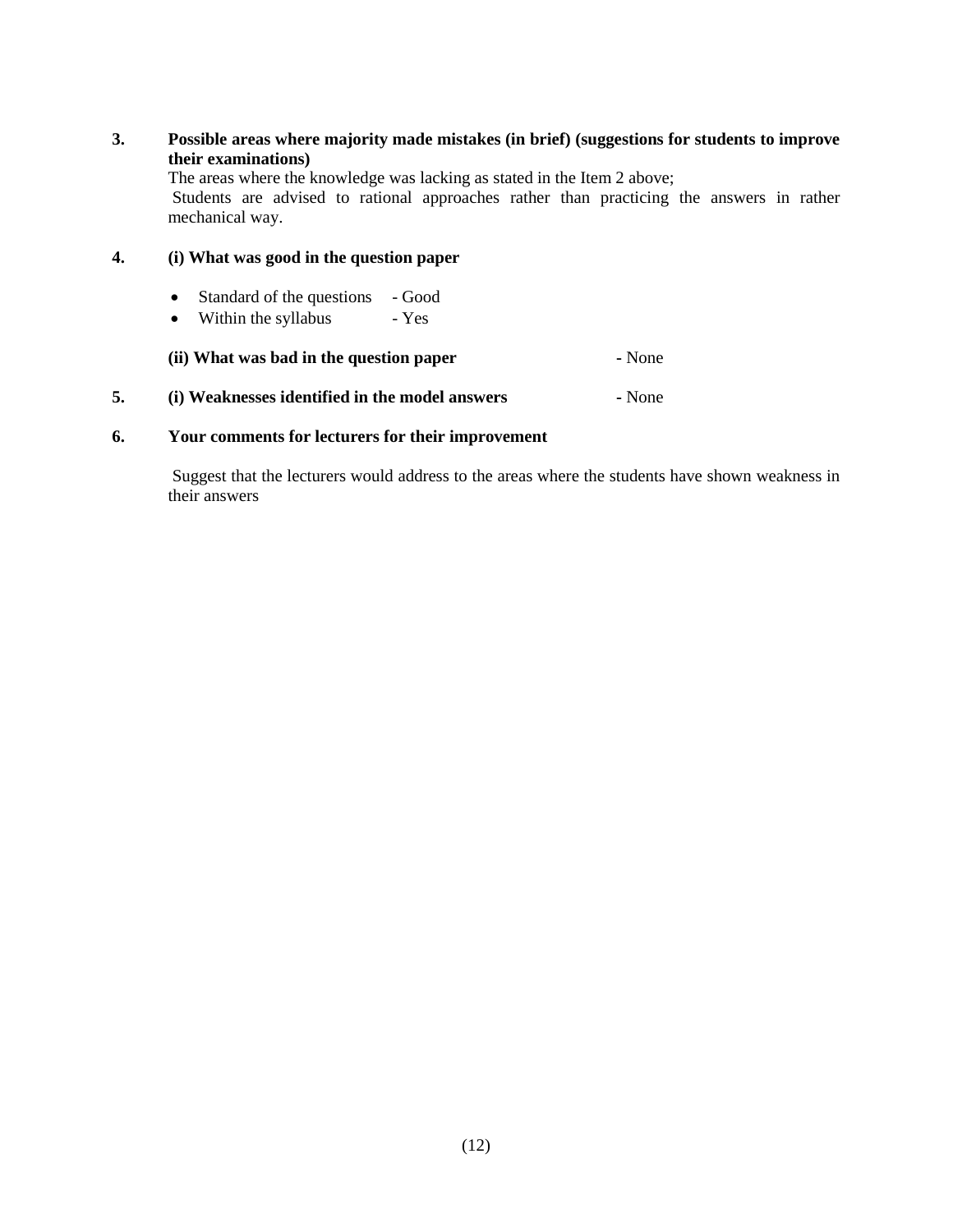

## **Business English I**

According to some of the senior marking examiners September 2014 question paper is less challenging than those administered in previous years. It is supported by the fact that several candidates were able to score ninety four (94) marks out of a total of hundred.

Though the question paper does not aim at testing the skills of writing through writing tasks, the questions were set in such a way that the ability to identify the correct letter writing format language appropriate for formal/business correspondence and conversation etc. are assesses. In addition the candidates' knowledge of grammar and vocabulary and the ability to read and understand a complex text are tested.

The question paper has been set within the syllabus and is free of ambiguous items.

#### **Question Nos. 01 - 35** (vocabulary and grammar)

The multiple choice questions given were quite good but the performance of the outstation candidates was not satisfactory. Many failed to select the correct option for even the easiest questions.

There was confusion over the following words: venture and partnership, mitigate and implement, financial and monetary, handover and cross over

In the grammar section candidates displayed a weakness in the use of the following sentence connectors, because due to some have not grasped the relationship between the subject and the verb in a sentence e.g. item 23 – The objectives of the "Sun Agri" group …… (is/are). Majority had given 'it' as the correct answer.

There was confusion over tense forms, e.g. item 21. These issues have … (been compelled/compelled) us to many had given 'been compelled' as the correct answer.

#### **Question Nos. 36 – 40** (dialogue)

Quite appropriate and interesting too. A good test. Performance was satisfactory. Only the very weak candidates failed to score marks.

#### **Question Nos. 41 – 55** (format letter)

A letter applying for a job seemed to be a familiar item for the majority of candidates. Performance was satisfactory.

#### **Question Nos. 56 – 65** (memo writing)

Another very good question based on 'work hours' – somewhat similar to the question given in March. Candidates had not done well. There was confusion over singular/plural nouns, verb forms etc. e.g. items 52, 53.